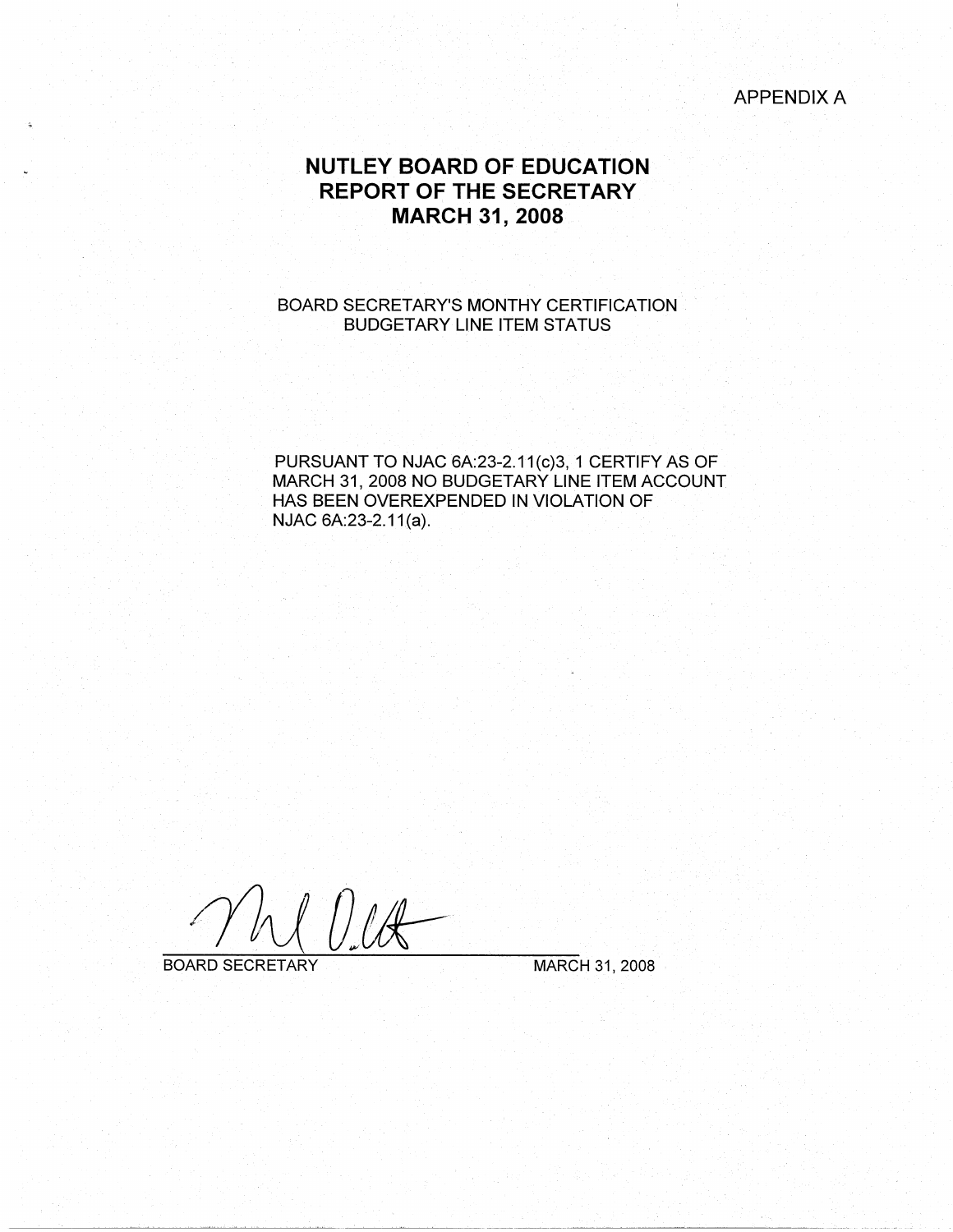**Starting date 7/1/2007 Ending date 3/31/2008 Fund: 10 GENERAL CURRENT EXPENSE** 

| <b>Assets and Resources</b>                              |                      |                 |
|----------------------------------------------------------|----------------------|-----------------|
| Assets:                                                  |                      |                 |
| Cash in bank<br>101                                      |                      | \$696,622.34    |
| 102 - 106 Cash Equivalents                               |                      | \$3,900.00      |
| 111<br>Investments                                       |                      | \$0.00          |
| 116<br>Capital Reserve Account                           |                      | \$734,367.29    |
| Tax levy Receivable<br>121                               |                      | \$0.00          |
| Accounts Receivable:                                     |                      |                 |
| 132<br>Interfund                                         | \$4,201.45           |                 |
| Intergovernmental - State<br>141                         | \$456,305.00         |                 |
| 142<br>Intergovernmental - Federal                       | \$0.00               |                 |
| Intergovernmental - Other<br>143                         | \$0.00               |                 |
| 153, 154<br>Other (net of estimated uncollectable of \$  | \$3,482.86           | \$463,989.31    |
| Loans Receivable:                                        |                      |                 |
| 131<br>Interfund                                         | \$0.00               |                 |
| Other (Net of estimated uncollectable of \$_<br>151, 152 | \$0.00               | \$0.00          |
| <b>Other Current Assets</b>                              |                      | \$0.00          |
| <b>Resources:</b>                                        |                      |                 |
| 301<br><b>Estimated revenues</b>                         | \$49,176,529.00      |                 |
| 302<br>Less revenues                                     | ( \$36, 369, 547.56) | \$12,806,981.44 |
| <b>Total assets and resources</b>                        |                      | \$14,705,860.38 |
| <b>Liabilities and fund equity</b>                       |                      |                 |
| Liabilities:                                             |                      |                 |
|                                                          |                      |                 |
| 411<br>Intergovernmental accounts payable - state        |                      | \$0.00          |
| 421<br>Accounts payable                                  |                      | \$3.69          |
| 431<br>Contracts payable                                 |                      | \$0.00          |
| 451<br>Loans payable                                     |                      | \$0.00          |
| 481<br>Deferred revenues                                 |                      | \$0.00          |
| Other current liabilities                                |                      | \$666,748.64    |
| <b>Total liabilities</b>                                 |                      | \$666,752.33    |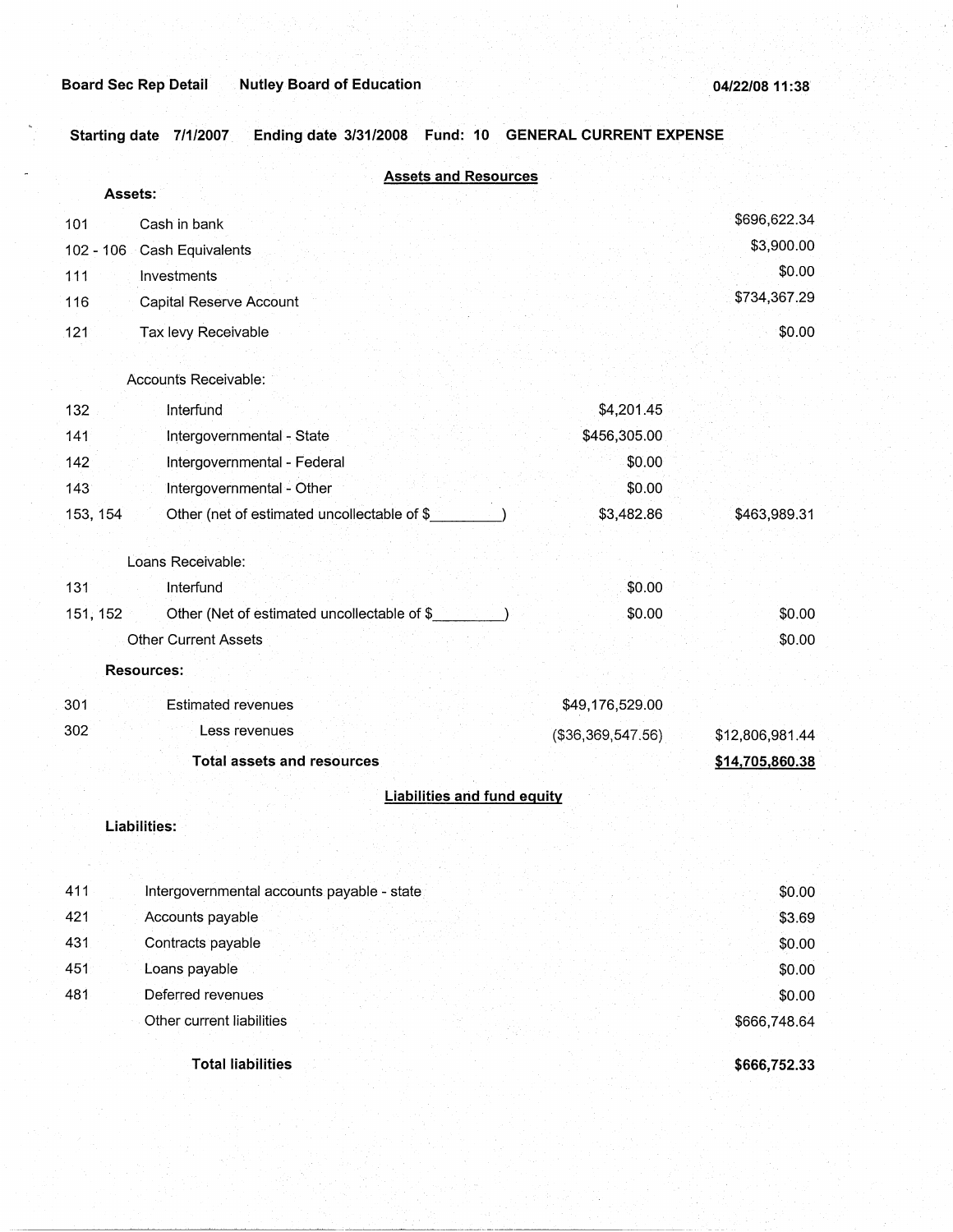**Starting date 7/1/2007 Ending date 3/31/2008. Fund: 10 GENERAL CURRENT EXPENSE** 

#### **Fund Balance:**

753,754 761 604 Appropriated: Reserve for encumbrances Capital reserve account - July Add: Increase in capital reserve 307 309 762 751,752,76x 601 Less: Budgeted w/d from capital reserve eligible costs Less: Budgeted w/d from capital reserve excess costs Adult education programs 602 770 303 Other reserves Appropriations Less: Expenditures (\$36,644,707.07) Encumbrances (\$13,440,776.62) Total appropriated Unappropriated: Fund balance, July 1 Budgeted fund balance Total fund balance **Total liabilities and fund equity**  \$50,768,529.37 (\$50,085,483.69) \$13,440,776.62 \$725,718.34 \$0.00 \$0.00 \$0.00 \$0.00 \$0.00 \$683,045.68 \$14,849,540.64 \$417,321.41 (\$1,227,754.00) \$725,718.34 \$14,039,108.05 **\$14,705,860.38** 

## **Recapitulation of Budgeted Fund Balance:**

|                                    | <b>Budgeted</b>   | Actual            | <b>Variance</b>     |
|------------------------------------|-------------------|-------------------|---------------------|
| Appropriations                     | \$50,768,529.37   | \$50,085,483.69   | \$683,045.68        |
| Revenues                           | (\$49,176,529.00) | (\$36,369,547.56) | (\$12,806,981.44)   |
| Subtotal                           | \$1,592,000.37    | \$13,715,936.13   | (\$12, 123, 935.76) |
| Change in capital reserve account: |                   |                   |                     |
| Plus - Increase in reserve         | \$0.00            | \$8,648.95        | (\$8,648.95)        |
| Less - Withdrawal from reserve     | \$0.00            | \$0.00            |                     |
| Subtotal                           | \$1,592,000.37    | \$13,724,585.08   | (\$12,132,584.71)   |
| Less: Adjustment for prior year    | (\$364, 246.37)   | (\$364, 246.37)   |                     |
| Budgeted fund balance              | \$1,227,754.00    | \$13,360,338.71   | (\$12, 132, 584.71) |

Prepared and submitted by :

 $4/22108$ 

Board Secretary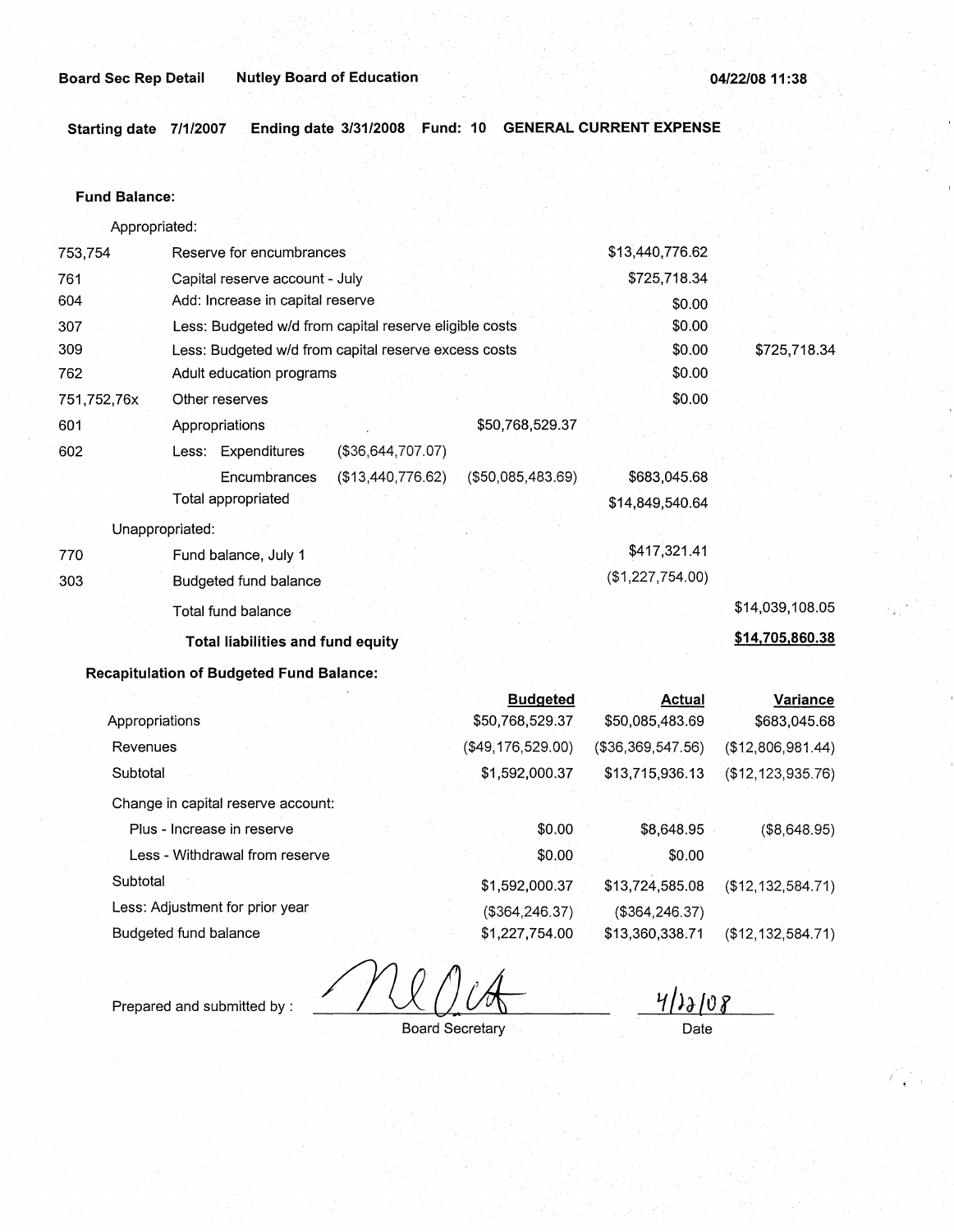**Starting date 7/1/2007 Ending date 3/31/2008 Fund: 20 SPECIAL REVENUE FUNDS** .

| <b>Assets and Resources</b>                             |                |                 |
|---------------------------------------------------------|----------------|-----------------|
| Assets:                                                 |                |                 |
| Cash in bank<br>101                                     |                | (\$232, 126.64) |
| $102 - 106$<br>Cash Equivalents                         |                | \$0.00          |
| 111<br>Investments                                      |                | \$0.00          |
| 116<br>Capital Reserve Account                          |                | \$0.00          |
| 121<br>Tax levy Receivable                              |                | \$0.00          |
| Accounts Receivable:                                    |                |                 |
| 132<br>Interfund                                        | \$0.00         |                 |
| Intergovernmental - State<br>141                        | \$547,971.82   |                 |
| 142<br>Intergovernmental - Federal                      | \$2,463.96     |                 |
| 143<br>Intergovernmental - Other                        | \$0.00         |                 |
| Other (net of estimated uncollectable of \$<br>153, 154 | \$0.00         | \$550,435.78    |
| Loans Receivable:                                       |                |                 |
| 131<br>Interfund                                        | \$0.00         |                 |
| Other (Net of estimated uncollectable of \$<br>151, 152 | \$0.00         | \$0.00          |
| <b>Other Current Assets</b>                             |                | \$0.00          |
| <b>Resources:</b>                                       |                |                 |
| <b>Estimated revenues</b><br>301                        | \$1,330,359.00 |                 |
| 302<br>Less revenues                                    | (\$889,903.57) | \$440,455.43    |
| <b>Total assets and resources</b>                       |                | \$758,764.57    |
| <b>Liabilities and fund equity</b>                      |                |                 |
| Liabilities:                                            |                |                 |
| Cash in bank<br>101                                     |                | (\$232, 126.64) |
| 411<br>Intergovernmental accounts payable - state       |                | \$83,828.70     |
| 421<br>Accounts payable                                 |                | \$0.00          |
| 431<br>Contracts payable                                |                | \$0.00          |
| 451<br>Loans payable                                    |                | \$0.00          |
| 481<br>Deferred revenues                                |                | \$850,544.80    |
| Other current liabilities                               |                | \$415.84        |
| <b>Total liabilities</b>                                |                | \$934,789.34    |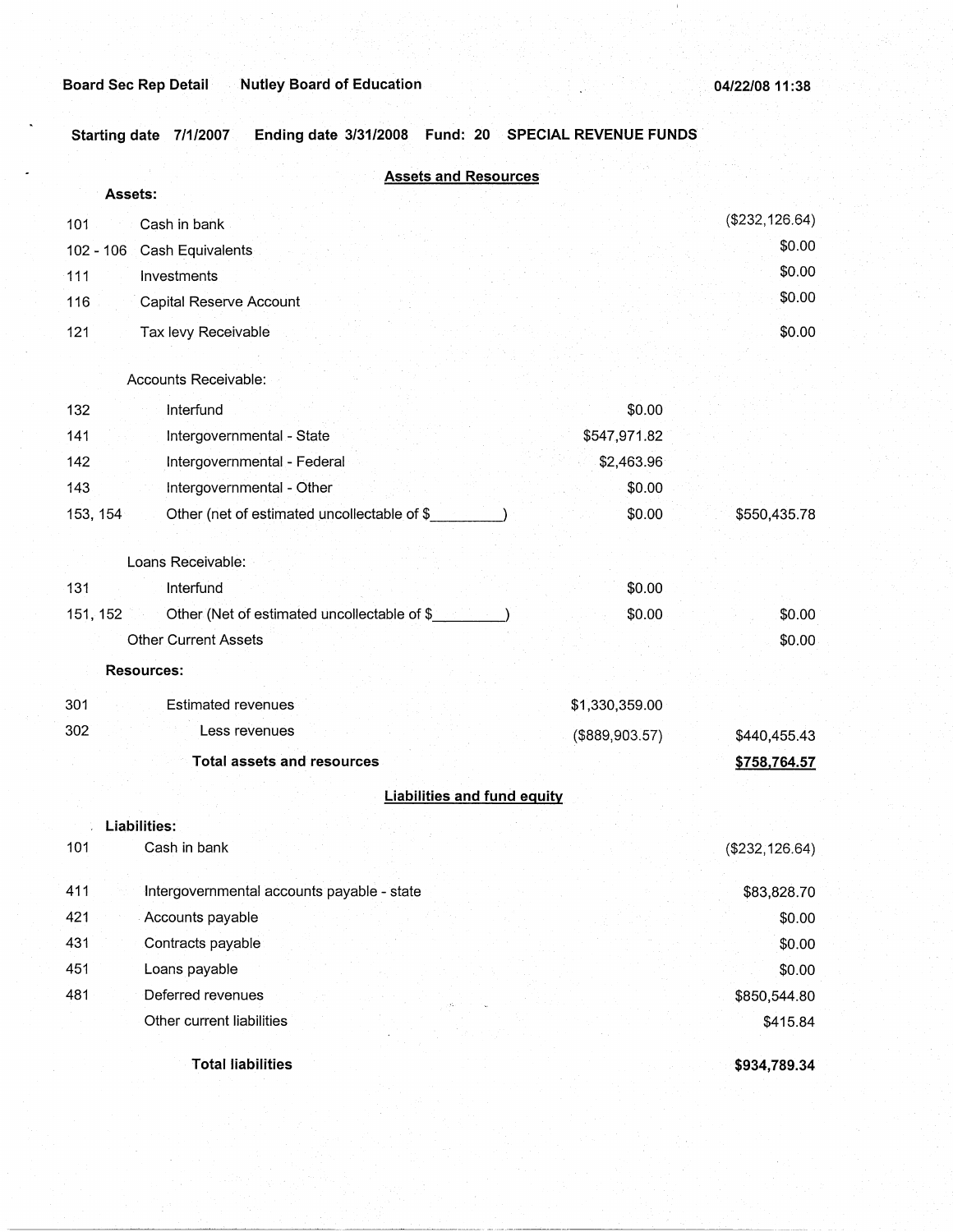**Starting date 7/1/2007 Ending date 3/31/2008 Fund: 20 SPECIAL REVENUE FUNDS** 

## **Fund Balance:**

Appropriated:

| 753,754         | Reserve for encumbrances                               |                  | \$286,726.98     |                 |
|-----------------|--------------------------------------------------------|------------------|------------------|-----------------|
| 761             | Capital reserve account - July                         |                  | \$0.00           |                 |
| 604             | Add: Increase in capital reserve                       |                  | \$0.00           |                 |
| 307             | Less: Budgeted w/d from capital reserve eligible costs |                  | \$0.00           |                 |
| 309             | Less: Budgeted w/d from capital reserve excess costs   |                  | \$0.00           | \$0.00          |
| 762             | Adult education programs                               |                  | \$0.00           |                 |
| 751,752,76x     | Other reserves                                         |                  | \$0.00           |                 |
| 601             | Appropriations                                         | \$2,447,133.58   |                  |                 |
| 602             | (\$1,510,325.19)<br>Less: Expenditures                 |                  |                  |                 |
|                 | (\$286,726.98)<br>Encumbrances                         | (\$1,797,052.17) | \$650,081.41     |                 |
|                 | Total appropriated                                     |                  | \$936,808.39     |                 |
| Unappropriated: |                                                        |                  |                  |                 |
| 770             | Fund balance, July 1                                   |                  | \$0.00           |                 |
| 303             | Budgeted fund balance                                  |                  | (\$1,112,833.16) |                 |
|                 | Total fund balance                                     |                  |                  | (\$176,024.77)  |
|                 | Total liabilities and fund equity                      |                  |                  | \$758,764.57    |
|                 | <b>Recapitulation of Budgeted Fund Balance:</b>        |                  |                  |                 |
|                 |                                                        | <b>Budgeted</b>  | Actual           | <b>Variance</b> |
| Appropriations  |                                                        | \$2,447,133.58   | \$1,797,052.17   | \$650,081.41    |

| Appropriations                     | \$2.447.133.58   | 31.191.052.11  | \$650,081.41   |
|------------------------------------|------------------|----------------|----------------|
| Revenues                           | (\$1,330,359.00) | (\$889,903.57) | (\$440,455.43) |
| Subtotal                           | \$1,116,774.58   | \$907,148.60   | \$209,625.98   |
| Change in capital reserve account: |                  |                |                |
| Plus - Increase in reserve         | \$0.00           | \$0.00         | \$0.00         |
| Less - Withdrawal from reserve     | \$0.00           | \$0.00         |                |
| Subtotal                           | \$1,116,774.58   | \$907,148.60   | \$209,625.98   |
| Less: Adjustment for prior year    | (\$3,941.42)     | (\$3,941.42)   |                |
| Budgeted fund balance              | \$1,112,833.16   | \$903,207.18   | \$209,625.98   |

Prepared and submitted by :

 $4/30/08$ 

Board Secretary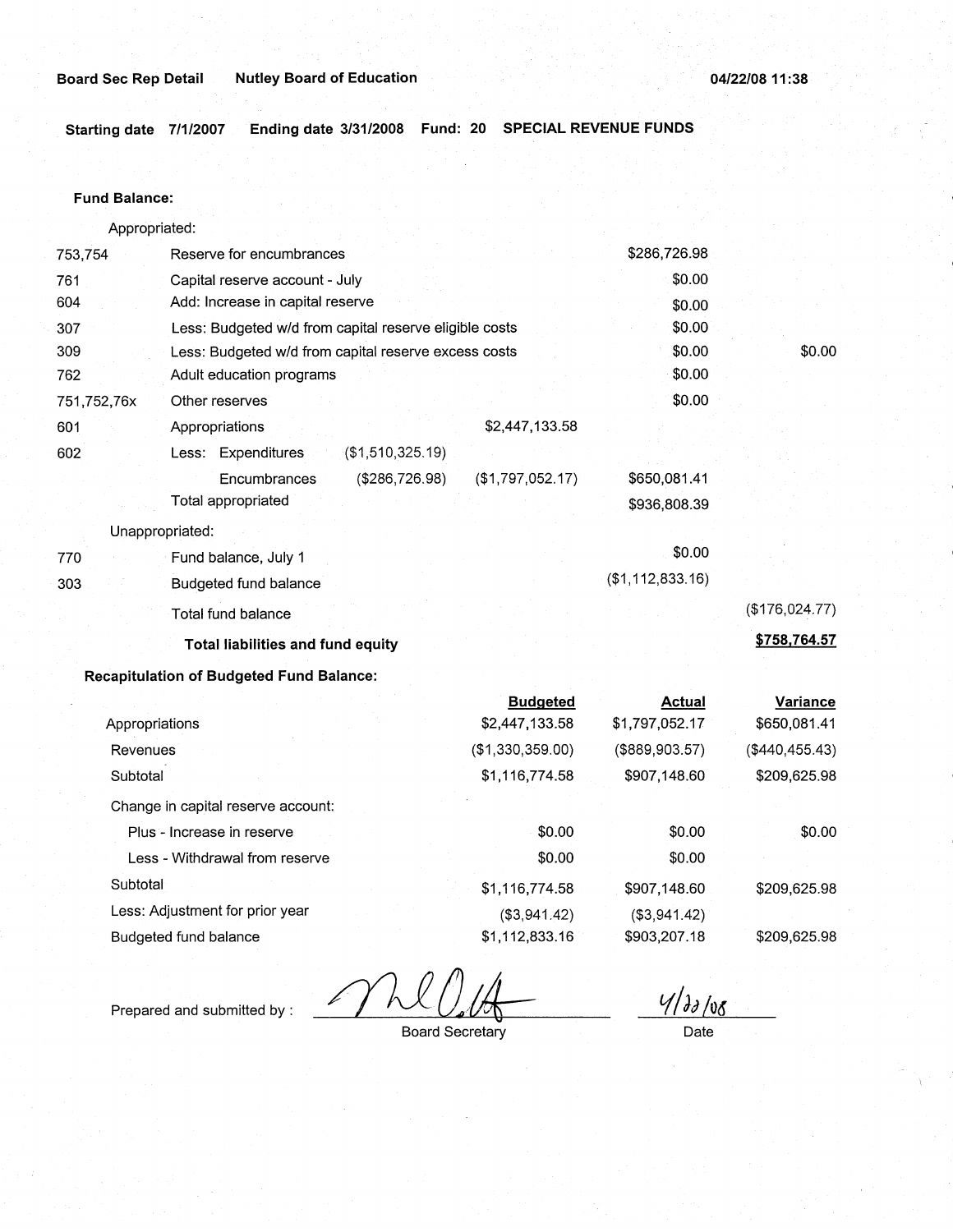**Starting date 7/1/2007 Ending date 3/31/2008 Fund: 30 CAPITAL PROJECTS FUNDS** 

|           | <b>Assets and Resources</b>                 |                   |                     |
|-----------|---------------------------------------------|-------------------|---------------------|
|           | Assets:                                     |                   | \$32,764,493.46     |
| 101       | Cash in bank                                |                   | \$0.00              |
| 102 - 106 | Cash Equivalents                            |                   | \$0.00              |
| 111       | Investments                                 |                   | \$0.00              |
| 116       | Capital Reserve Account                     |                   |                     |
| 121       | Tax levy Receivable                         |                   | \$0.00              |
|           | Accounts Receivable:                        |                   |                     |
| 132       | Interfund                                   | \$22,659.00       |                     |
| 141       | Intergovernmental - State                   | \$1,885,104.04    |                     |
| 142       | Intergovernmental - Federal                 | \$0.00            |                     |
| 143       | Intergovernmental - Other                   | \$40,000.00       |                     |
| 153, 154  | Other (net of estimated uncollectable of \$ | \$0.00            | \$1,947,763.04      |
|           | Loans Receivable:                           |                   |                     |
| 131       | Interfund                                   | \$0.00            |                     |
| 151, 152  | Other (Net of estimated uncollectable of \$ | \$0.00            | \$0.00              |
|           | <b>Other Current Assets</b>                 |                   | \$0.00              |
|           | <b>Resources:</b>                           |                   |                     |
| 301       | <b>Estimated revenues</b>                   | \$0.00            |                     |
| 302       | Less revenues                               | (\$38,558,938.35) | (\$38,558,938.35)   |
|           | <b>Total assets and resources</b>           |                   | $($ \$3,846,681.85) |
|           | <b>Liabilities and fund equity</b>          |                   |                     |
|           | <b>Liabilities:</b>                         |                   |                     |
|           |                                             |                   |                     |
| 411       | Intergovernmental accounts payable - state  |                   | \$0.00              |
| 421       | Accounts payable                            |                   | \$304,534.00        |
| 431       | Contracts payable                           |                   | \$0.00              |
| 451       | Loans payable                               |                   | \$0.00              |
| 481       | Deferred revenues                           |                   | \$702,405.00        |
|           | Other current liabilities                   |                   | \$793,481.48        |
|           | <b>Total liabilities</b>                    |                   | \$1,800,420.48      |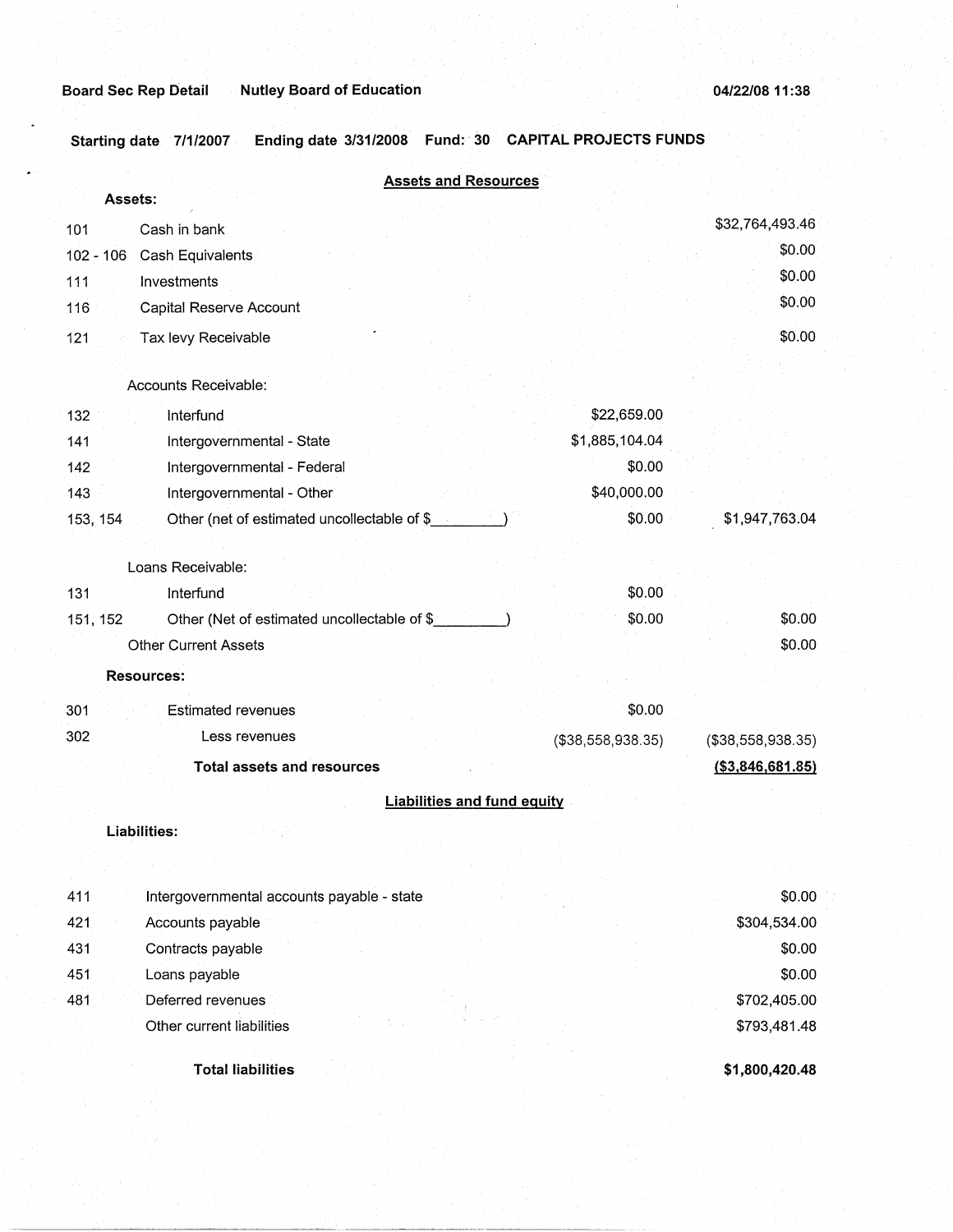**Starting date 7/1/2007 Ending date 3/31/2008 Fund: 30 CAPITAL PROJECTS FUNDS** 

#### **Fund Balance:**

753,754 761 604 Appropriated: Reserve for encumbrances Capital reserve account - July Add: Increase in capital reserve 307 309 762 751,752,76x 601 Less: Budgeted w/d from capital reserve eligible costs Less: Budgeted w/d from capital reserve excess costs Adult education programs 602 770 303 Other reserves Appropriations Less: Expenditures **Encumbrances** Total appropriated Unappropriated: Fund balance, July 1 Budgeted fund balance Total fund balance \$39,824,530.74 (\$5,992,191.07) (\$5,116,354.01) (\$11,108,545.08) **Total liabilities and fund equity Recapitulation of Budgeted Fund Balance:**  Appropriations Revenues **Subtotal Budgeted**  \$39,824,530.74 \$0.00 \$39,824,530.74 \$5,792,611.01 \$0.00 \$0.00 \$0.00 \$0.00 \$0.00 \$0.00 \$28,715,985.66 \$34,508,596.67 (\$6,054,404.01) (\$34,101,294.99) **Actual**  \$11,108,545.08 (\$38,558,938.35) (\$27,450,393.27) \$0.00 (\$5,647,102.33) **(\$3,846,681.85) Variance**  \$28,715,985.66 \$38,558,938.35 \$67,274,924.01

Change in capital reserve account:

| Plus - Increase in reserve      | \$0.00              | \$0.00              | \$0.00          |
|---------------------------------|---------------------|---------------------|-----------------|
| Less - Withdrawal from reserve  | \$0.00              | \$0.00              |                 |
| Subtotal                        | \$39,824,530.74     | (\$27,450,393.27)   | \$67,274,924.01 |
| Less: Adjustment for prior year | $($ \$5,723,235,75) | $($ \$5,723,235,75) |                 |
| Budgeted fund balance           | \$34,101,294.99     | (\$33,173,629.02)   | \$67,274,924.01 |

Prepared and submitted by :

4/2>108

Board Secretary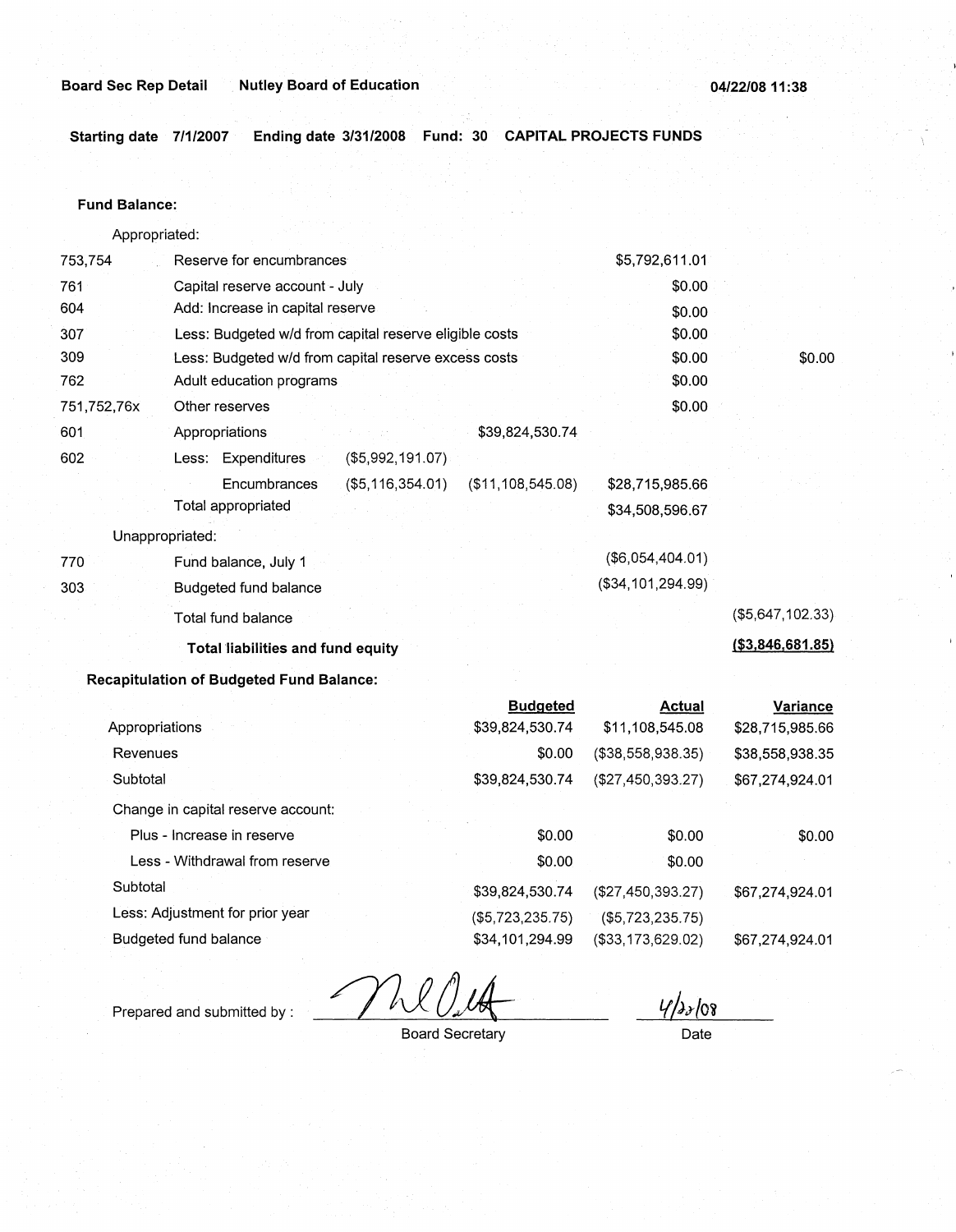**Starting date 7/1/2007 Ending date 3/31/2008 Fund: 40 DEBT SERVICE FUNDS** 

|             | <b>Assets and Resources</b><br>Assets:      |                  |               |
|-------------|---------------------------------------------|------------------|---------------|
| 101         | Cash in bank                                |                  | (\$21,745.88) |
| $102 - 106$ | <b>Cash Equivalents</b>                     |                  | \$0.00        |
| 111         | Investments                                 |                  | \$0.00        |
| 116         | Capital Reserve Account                     |                  | \$0.00        |
| 121         | Tax levy Receivable                         |                  | \$0.00        |
|             | Accounts Receivable:                        |                  |               |
| 132         | Interfund                                   | \$21,747.60      |               |
| 141         | Intergovernmental - State                   | \$0.00           |               |
| 142         | Intergovernmental - Federal                 | \$0.00           |               |
| 143         | Intergovernmental - Other                   | \$0.00           |               |
| 153, 154    | Other (net of estimated uncollectable of \$ | \$0.00           | \$21,747.60   |
|             | Loans Receivable:                           |                  |               |
| 131         | Interfund                                   | \$0.00           |               |
| 151, 152    | Other (Net of estimated uncollectable of \$ | \$0.00           | \$0.00        |
|             | <b>Other Current Assets</b>                 |                  | \$0.00        |
|             | <b>Resources:</b>                           |                  |               |
| 301         | Estimated revenues                          | \$1,294,304.00   |               |
| 302         | Less revenues                               | (\$1,294,304.00) | \$0.00        |
|             | <b>Total assets and resources</b>           |                  | \$1.72        |
|             | <b>Liabilities and fund equity</b>          |                  |               |
|             | <b>Liabilities:</b>                         |                  |               |
| 101         | Cash in bank                                |                  | (\$21,745.88) |
| 411         | Intergovernmental accounts payable - state  |                  | \$0.00        |
| 421         | Accounts payable                            |                  | \$0.00        |
| 431         | Contracts payable                           |                  | \$0.00        |
| 451         | Loans payable                               |                  | \$0.00        |
| 481         | Deferred revenues                           |                  | \$0.00        |
|             | Other current liabilities                   |                  | \$0.00        |
|             | <b>Total liabilities</b>                    |                  | \$0.00        |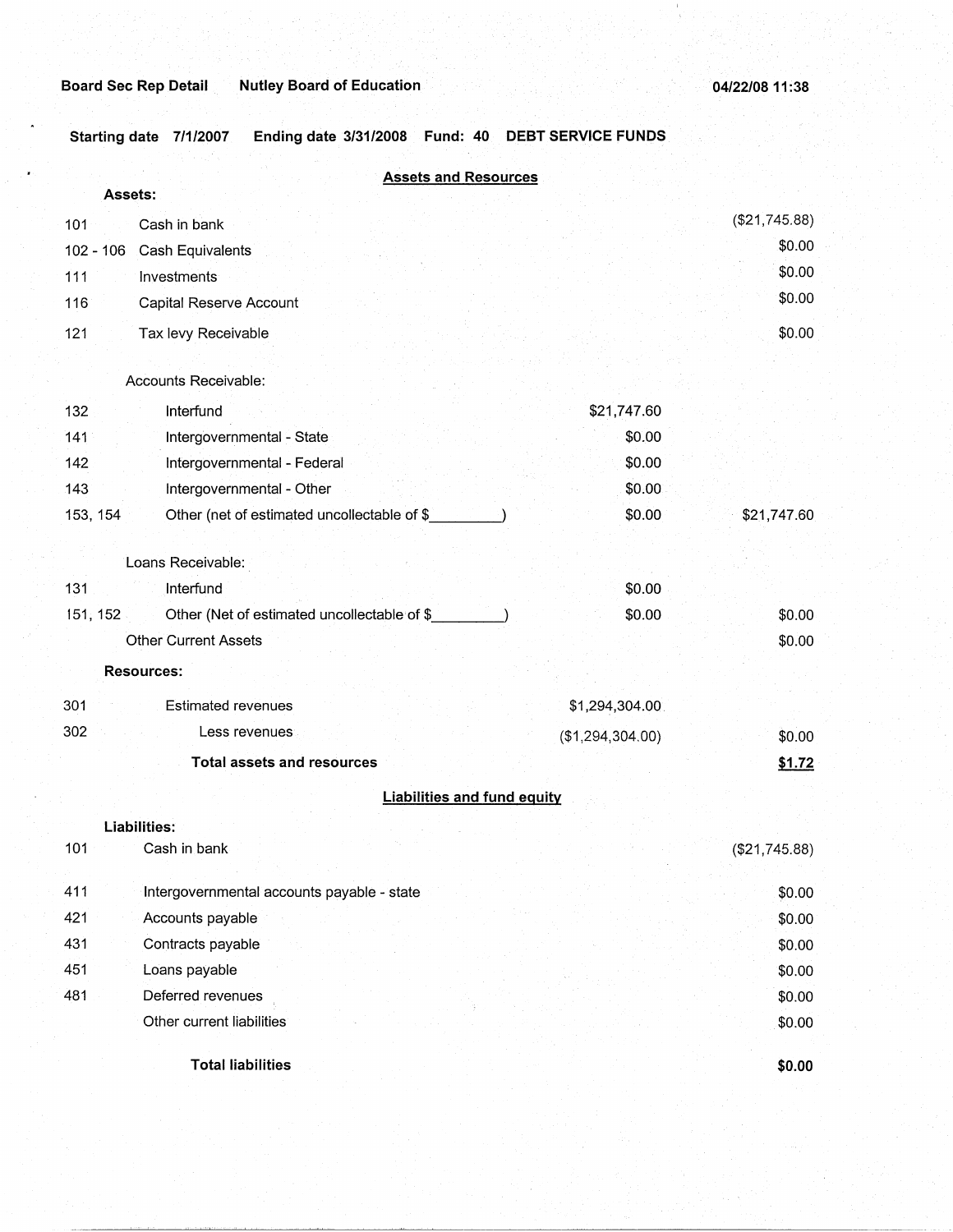**Starting date 7/1/2007 Ending date 3/31/2008 Fund: 40 DEBT SERVICE FUNDS** 

## **Fund Balance:**

| Appropriated: |                                                        |        |        |
|---------------|--------------------------------------------------------|--------|--------|
| 753,754       | Reserve for encumbrances                               | \$0.00 |        |
| 761           | Capital reserve account - July                         | \$0.00 |        |
| 604           | Add: Increase in capital reserve                       | \$0.00 |        |
| 307           | Less: Budgeted w/d from capital reserve eligible costs | \$0.00 |        |
| 309           | Less: Budgeted w/d from capital reserve excess costs   | \$0.00 | \$0.00 |
| 762           | Adult education programs                               | \$0.00 |        |
| 751,752,76x   | Other reserves                                         | \$0.00 |        |
| 601           | \$1,294,304.00<br>Appropriations                       |        |        |
| 602           | Less: Expenditures<br>(\$1,294,303.50)                 |        |        |
|               | (\$1,294,303.50)<br>Encumbrances<br>\$0.00             | \$0.50 |        |
|               | Total appropriated                                     | \$0.50 |        |
|               | Unappropriated:                                        |        |        |
| 770           | Fund balance, July 1                                   | \$0.72 |        |
| 303           | Budgeted fund balance                                  | \$0.00 |        |
|               | Total fund balance                                     |        | \$1.22 |
|               | <b>Total liabilities and fund equity</b>               |        | \$1.22 |
|               |                                                        |        |        |

# **Recapitulation of Budgeted Fund Balance:**

|                                    | <b>Budgeted</b>  | Actual           | Variance |
|------------------------------------|------------------|------------------|----------|
| Appropriations                     | \$1,294,304.00   | \$1,294,303.50   | \$0.50   |
| Revenues                           | (\$1,294,304.00) | (\$1,294,304.00) | \$0.00   |
| Subtotal                           | \$0.00           | (\$0.50)         | \$0.50   |
| Change in capital reserve account: |                  |                  |          |
| Plus - Increase in reserve         | \$0.00           | \$0.00           | \$0.00   |
| Less - Withdrawal from reserve     | \$0.00           | \$0.00           |          |
| Subtotal                           | \$0.00           | (\$0.50)         | \$0.50   |
| Less: Adjustment for prior year    | \$0.00           | \$0.00           |          |
| Budgeted fund balance              | \$0.00           | (\$0.50)         | \$0.50   |
|                                    |                  |                  |          |

Prepared and submitted by :

 $\frac{1}{2}$ 

 $\frac{v}{\theta}$ *y*/*do[08* 

Board Secretary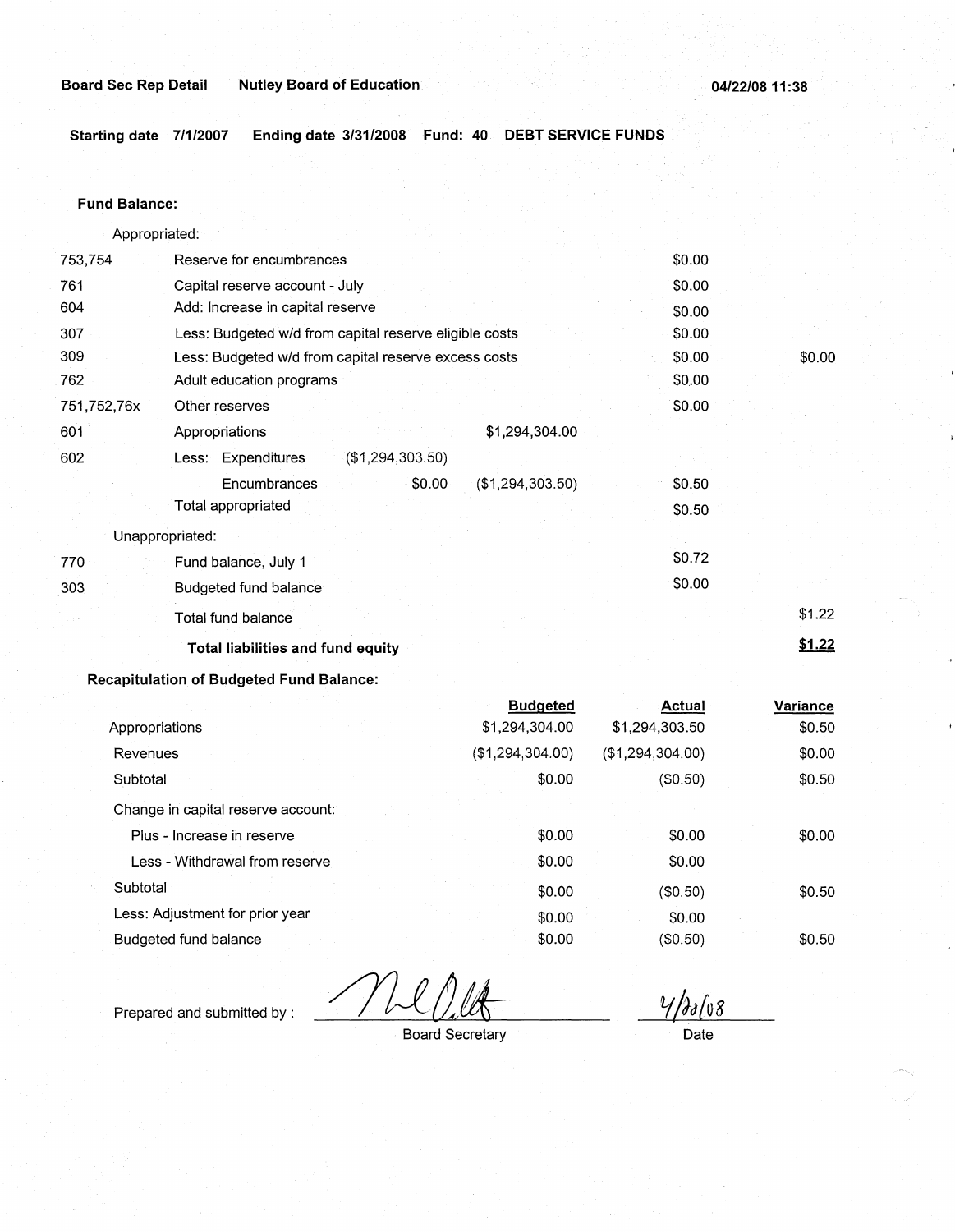**Starting date 7/1/2007 Ending date 3/31/2008 Fund: 50 ENTERPRISE FUND** 

| <b>Assets and Resources</b>                              |                 |                  |
|----------------------------------------------------------|-----------------|------------------|
| Assets:                                                  |                 |                  |
| 101<br>Cash in bank                                      |                 | \$35,602.01      |
| Cash Equivalents<br>102 - 106                            |                 | \$592.00         |
| 111<br>Investments                                       |                 | \$0.00           |
| Capital Reserve Account<br>116                           |                 | \$0.00           |
| Tax levy Receivable<br>121                               |                 | \$0.00           |
| Accounts Receivable:                                     |                 |                  |
| Interfund<br>132                                         | \$0.00          |                  |
| Intergovernmental - State<br>141                         | \$0.00          |                  |
| Intergovernmental - Federal<br>142                       | (\$0.10)        |                  |
| Intergovernmental - Other<br>143                         | \$0.00          |                  |
| Other (net of estimated uncollectable of \$_<br>153, 154 | \$0.00          | (\$0.10)         |
| Loans Receivable:                                        |                 |                  |
| Interfund<br>131                                         | \$0.00          |                  |
| Other (Net of estimated uncollectable of \$<br>151, 152  | \$0.00          | \$0.00           |
| <b>Other Current Assets</b>                              |                 | \$20,458.84      |
| <b>Resources:</b>                                        |                 |                  |
| <b>Estimated revenues</b><br>301                         | \$0.00          |                  |
| 302<br>Less revenues                                     | (\$766, 286.24) | (\$766, 286.24)  |
| <b>Total assets and resources</b>                        |                 | ( \$709, 633.49) |
| <b>Liabilities and fund equity</b>                       |                 |                  |
| <b>Liabilities:</b>                                      |                 |                  |
| Intergovernmental accounts payable - state<br>411        |                 | \$0.00           |
| Accounts payable<br>421                                  |                 | \$0.00           |
| Contracts payable<br>431                                 |                 | \$0.00           |
|                                                          |                 | \$0.00           |
| Loans payable<br>451<br>Deferred revenues                |                 | \$0.00           |
| 481<br>Other current liabilities                         |                 | \$52,724.18      |
| <b>Total liabilities</b>                                 |                 | \$52,724.18      |

**Total liabilities**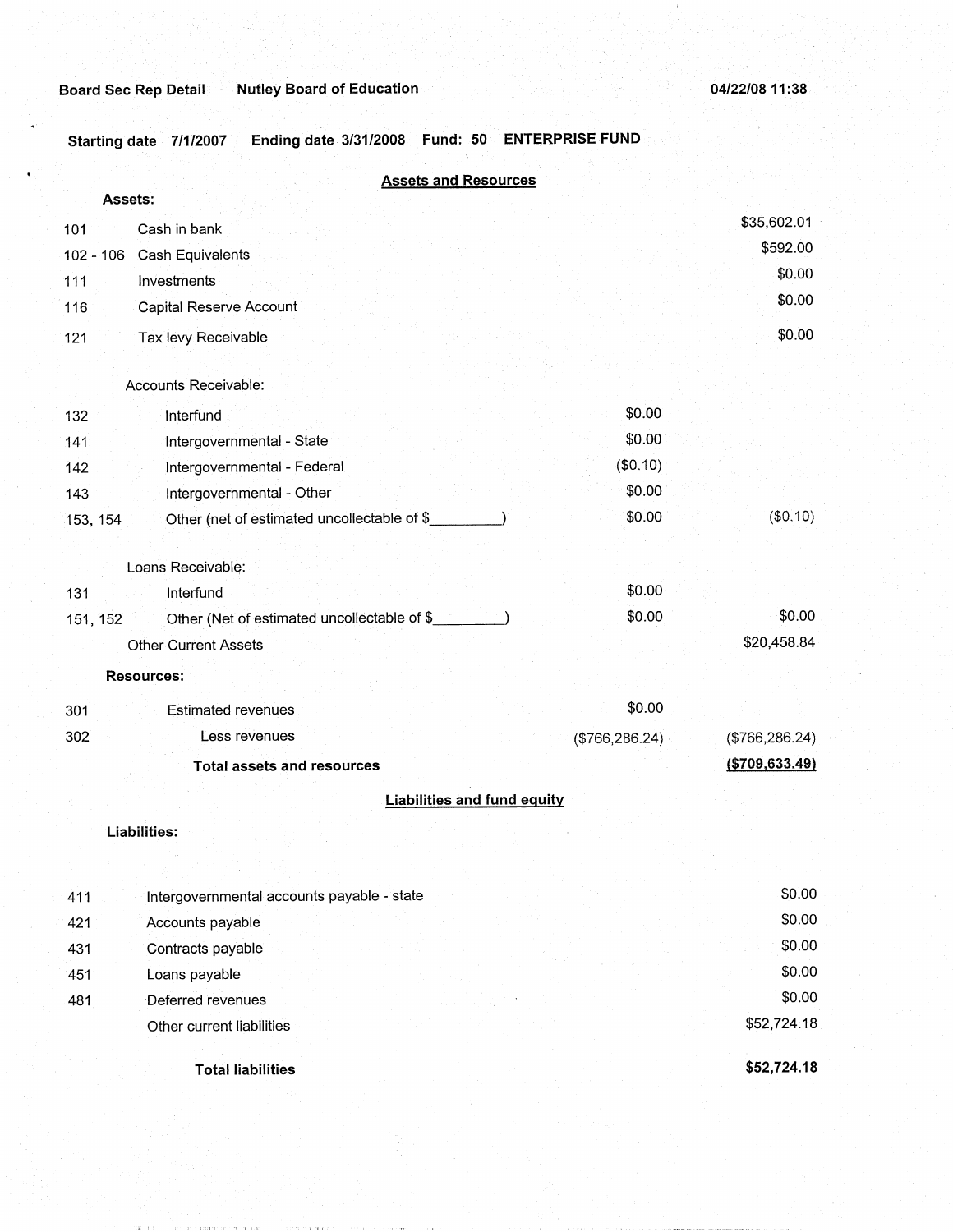**Starting date 7/1/2007 Ending date 3/31/2008 Fund: 50 ENTERPRISE FUND** 

#### **Fund Balance:**

753,754 761 604 Appropriated: Reserve for encumbrances Capital reserve account - July Add: Increase in capital reserve 307 309 762 751,752,76x 601 Less: Budgeted w/d from capital reserve eligible costs Less: Budgeted w/d from capital reserve excess costs Adult education programs 602 770 303 Other reserves Appropriations Less: Expenditures Encumbrances Total appropriated Unappropriated: Fund balance, July 1 Budgeted fund balance Total fund balance (\$618,867.07) (\$219,960.44) **Total liabilities and fund equity Recapitulation of Budgeted Fund Balance:**  Appropriations Revenues **Subtotal** Change in capital reserve account: Plus - Increase in reserve Less - Withdrawal from reserve **Subtotal** Less: Adjustment for prior year \$987,319.32 (\$838,827.51) **Budgeted**  \$987,319.32 \$0.00 \$987,319.32 \$0.00 \$0.00 \$987,319.32 (\$30,359.32) \$219,960.44 \$0.00 \$0.00 \$0.00 \$0.00 \$0.00 \$0.00 \$148,491.81 \$368,452.25 (\$173,849.92) (\$956,960.00) **Actual**  \$838,827.51 (\$766,286.24) \$72,541.27 \$0.00 \$0.00 \$72,541.27 (\$30,359.32) \$0.00 (\$762,357.67) **(\$709,633.49) Variance**  \$148,491.81 \$766,286.24 \$914,778.05 \$0.00 \$914,778.05

Budgeted fund balance

Prepared and submitted by :

<u>Y/rolog</u>

\$42,181.95

Board Secretary

\$956,960.00

Date

\$914,778.05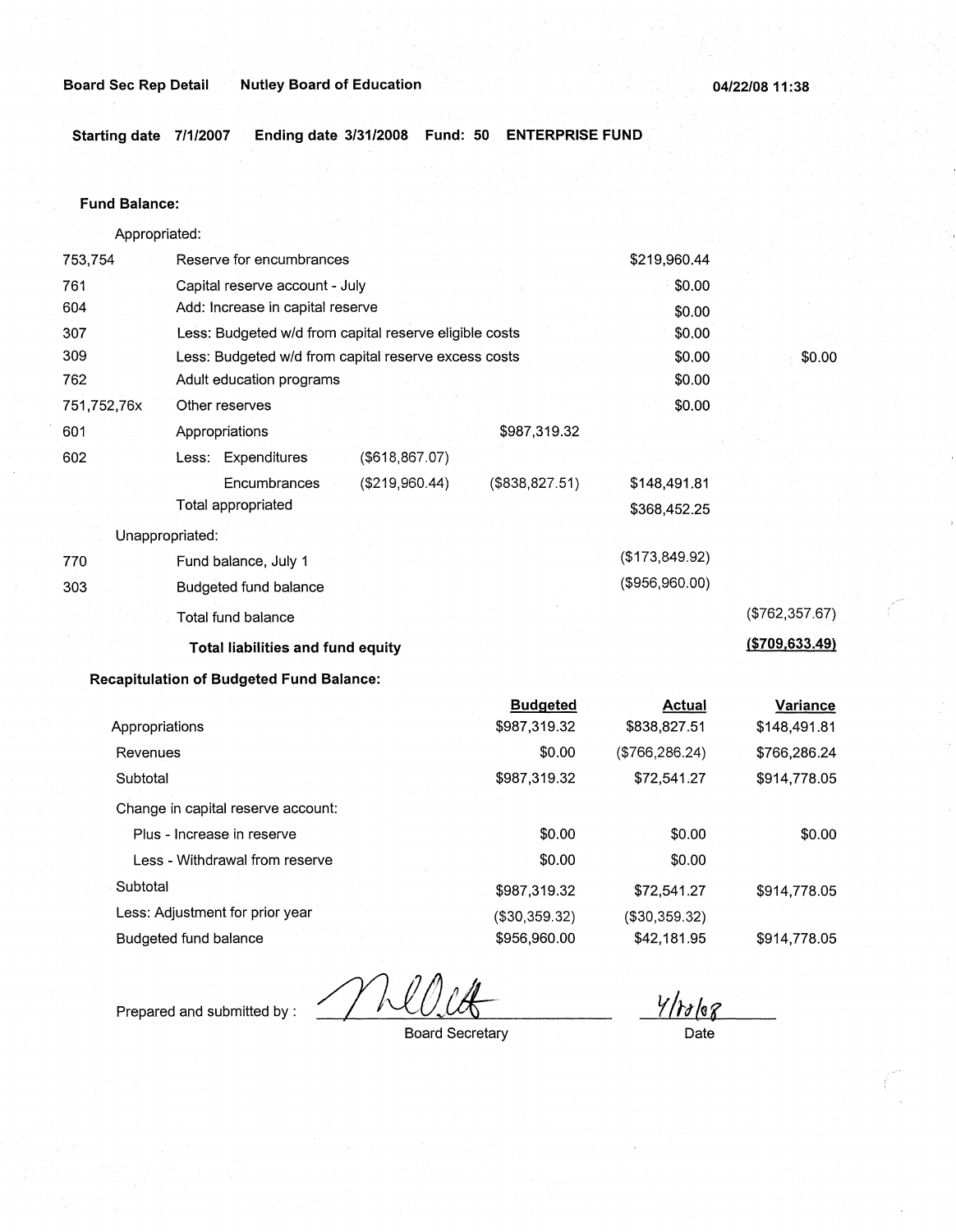481

Deferred revenues Other current liabilities \$0.00 \$0.00

**Starting date 7/1/2007 Ending date 3/31/2008 Fund: 51 SUMMER CAMP** 

| <b>Assets and Resources</b>                              |               |          |
|----------------------------------------------------------|---------------|----------|
| Assets:                                                  |               |          |
| Cash in bank<br>101                                      |               | \$471.73 |
| Cash Equivalents<br>$102 - 106$                          |               | \$0.00   |
| 111<br>Investments                                       |               | \$0.00   |
| Capital Reserve Account<br>116                           |               | \$0.00   |
| Tax levy Receivable<br>121                               |               | \$0.00   |
|                                                          |               |          |
| Accounts Receivable:                                     |               |          |
| 132<br>Interfund                                         | \$0.00        |          |
| Intergovernmental - State<br>141                         | \$0.00        |          |
| Intergovernmental - Federal<br>142                       | \$0.00        |          |
| Intergovernmental - Other<br>143                         | \$0.00        |          |
| Other (net of estimated uncollectable of \$<br>153, 154  | \$0.00        | \$0.00   |
|                                                          |               |          |
| Loans Receivable:                                        |               |          |
| 131<br>Interfund                                         | \$0.00        |          |
| Other (Net of estimated uncollectable of \$_<br>151, 152 | \$0.00        | \$0.00   |
| <b>Other Current Assets</b>                              |               | \$0.00   |
| <b>Resources:</b>                                        |               |          |
| <b>Estimated revenues</b><br>301                         | \$18,325.00   |          |
| 302<br>Less revenues                                     | (\$18,325.00) | \$0.00   |
| <b>Total assets and resources</b>                        |               | \$471.73 |
| <b>Liabilities and fund equity</b>                       |               |          |
| <b>Liabilities:</b>                                      |               |          |
|                                                          |               |          |
| Intergovernmental accounts payable - state<br>411        |               | \$0.00   |
| 421<br>Accounts payable                                  |               | \$0.00   |
| Contracts payable<br>431                                 |               | \$0.00   |
| Loans payable<br>451                                     |               | \$0.00   |

**Total liabilities \$0.00**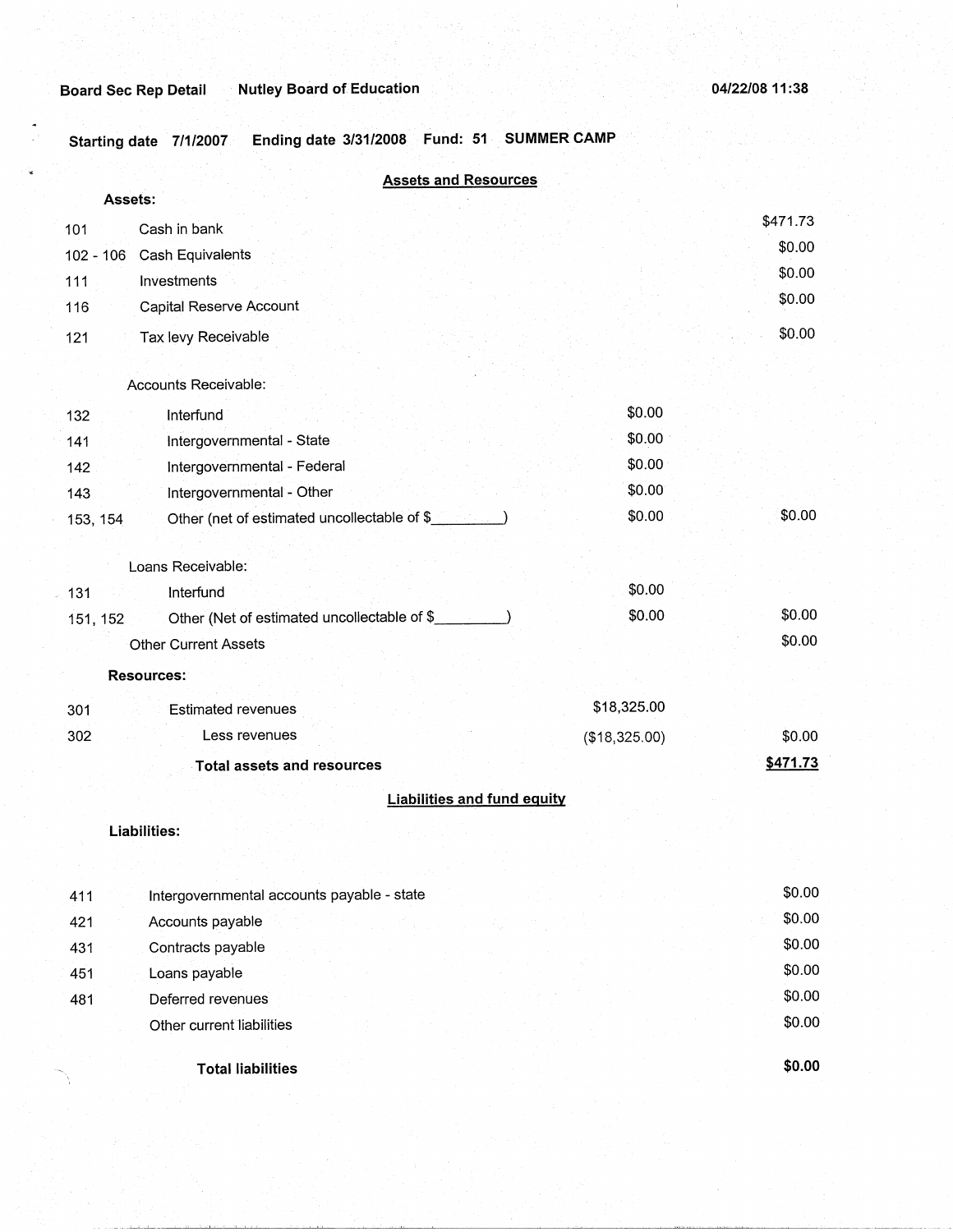**Starting date 7/1/2007 Ending date 3/31/2008 Fund: 51 SUMMER CAMP** 

#### **Fund Balance:**

753,754 761 604 Appropriated: Reserve for encumbrances Capital reserve account - July Add: Increase in capital reserve 307 309 762 751,752,76x 601 Less: Budgeted w/d from capital reserve eligible costs Less: Budgeted w/d from capital reserve excess costs Adult education programs 602 770 303 Other reserves Appropriations Less: Expenditures Encumbrances Total appropriated Unappropriated: Fund balance, July 1 Budgeted fund balance. Total fund balance (\$17,853.27) \$0.00 **Total liabilities and fund equity Recapitulation of Budgeted Fund Balance:**  Appropriations Revenues **Subtotal** Change in capital reserve account: Plus - Increase in reserve Less - Withdrawal from reserve . \$18,325.00 (\$17,853.27) **Budgeted**  \$18,325.00 (\$18,325.00) \$0.00 \$0.00 \$0.00 \$0.00 \$0.00 \$0.00 \$0.00 \$0.00 \$0.00 \$0.00 \$471.73 \$471.73 \$0.00 \$0.00 **Actual**  \$17,853.27 (\$18,325.00) (\$471.73) \$0.00 \$0.00 \$0.00 \$471.73 **\$471.73 Variance**  \$471.73 \$0.00 \$471.73 \$0.00

**Subtotal** Less: Adjustment for prior year Budgeted fund balance

Prepared and submitted by :

Board Secretary

\$0.00 \$0:00 \$0.00

· *ffi}tLo·g\_* 

\$471.73

\$471.73

Date

(\$471.73) \$0.00  $($ \$471.73 $)$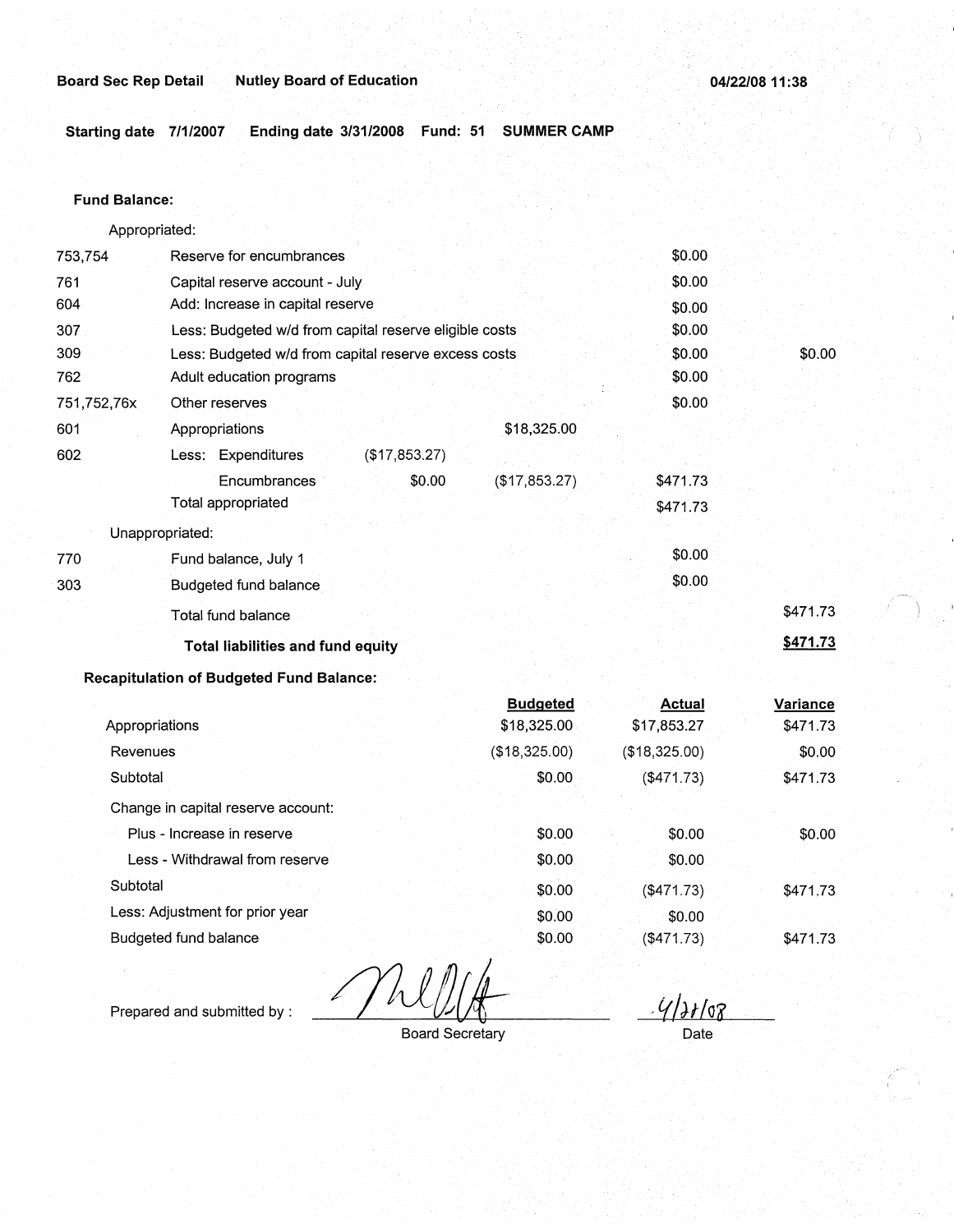**Starting date 7/1/2007 Ending date 3/31/2008 Fund: 55 EXTENDED DAY** 

| <b>Assets and Resources</b>                              |                |                  |
|----------------------------------------------------------|----------------|------------------|
| Assets:                                                  |                | \$101,004.81     |
| Cash in bank<br>101                                      |                | \$500.00         |
| Cash Equivalents<br>102 - 106                            |                | \$0.00           |
| Investments<br>111                                       |                | \$0.00           |
| Capital Reserve Account<br>116                           |                |                  |
| 121<br>Tax levy Receivable                               |                | \$119.85         |
|                                                          |                |                  |
| Accounts Receivable:                                     |                |                  |
| Interfund<br>132                                         | \$38,836.94    |                  |
| Intergovernmental - State<br>141                         | \$0.00         |                  |
| Intergovernmental - Federal<br>142                       | \$0.00         |                  |
| Intergovernmental - Other<br>143                         | \$0.00         |                  |
| Other (net of estimated uncollectable of \$<br>153, 154  | \$0.00         | \$38,836.94      |
|                                                          |                |                  |
| Loans Receivable:                                        |                |                  |
| Interfund<br>131                                         | \$0.00         |                  |
| Other (Net of estimated uncollectable of \$_<br>151, 152 | \$0.00         | \$0.00           |
| <b>Other Current Assets</b>                              |                | \$0.00           |
| <b>Resources:</b>                                        |                |                  |
| <b>Estimated revenues</b><br>301                         | \$0.00         |                  |
| 302<br>Less revenues                                     | (\$460,402.58) | (\$460,402.58)   |
| <b>Total assets and resources</b>                        |                | ( \$319, 940.98) |
| <b>Liabilities and fund equity</b>                       |                |                  |
|                                                          |                |                  |
| Liabilities:                                             |                |                  |
|                                                          |                |                  |
| Intergovernmental accounts payable - state<br>411        |                | \$0.00           |
| 421<br>Accounts payable                                  |                | \$0.00           |
| Contracts payable<br>431                                 |                | \$0.00           |
| Loans payable<br>451                                     |                | \$0.00           |
| Deferred revenues<br>481                                 |                | \$0.00           |
| Other current liabilities                                |                | \$249,055.19     |
|                                                          |                |                  |

**Total liabilities** 

**\$249,055.19**